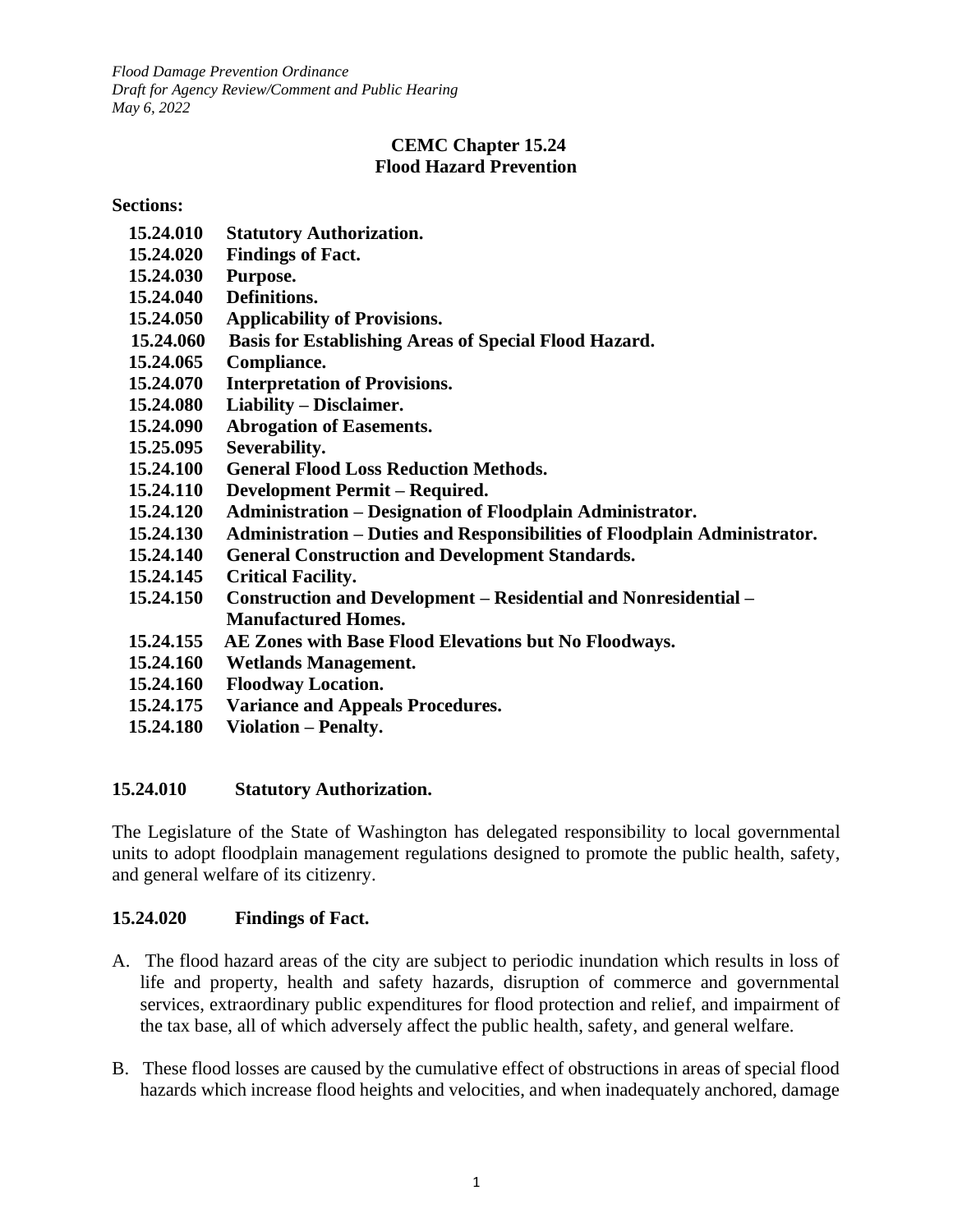uses in other areas. Uses that are inadequately floodproofed, elevated or otherwise protected from flood damage also contribute to the flood loss.

# <span id="page-1-0"></span>**15.24.030 Purpose.**

It is the purpose of this chapter to promote the public health, safety, and general welfare, and to minimize public and private losses due to flood conditions in specific areas by provisions designed:

- A. To protect human life and health.
- B. To minimize expenditure of public money and costly flood control projects.
- C. To minimize the need for rescue and relief efforts associated with flooding and generally undertaken at the expense of the general public.
- D. To minimize prolonged business interruptions.
- E. To minimize damage to public facilities and utilities such as water and gas mains, electric, telephone and sewer lines, streets, and bridges located in areas of special flood hazard.
- F. To help maintain a stable tax base by providing for the sound use and development of areas of special flood hazard so as to minimize future flood blight areas.
- G. To ensure that potential buyers are notified that property is in an area of special flood hazard; and
- H. To ensure that those who occupy the areas of special flood hazard assume responsibility for their actions.

# <span id="page-1-1"></span>**15.24.040 Definitions.**

Unless specifically defined below, words or phrases used in this chapter shall be interpreted so as to give them the meaning they have in common usage and to give this chapter its most reasonable application:

"Alteration of watercourse" means any action that will change the location of the channel occupied by water within the banks of any portion of a riverine waterbody.

"Appeal" means a request for a review of the interpretation of any provision of this chapter or a request for a variance.

"Area of shallow flooding" means a designated AO, AH, AR/AO or AR/AH zone on the Flood Insurance Rate Map (FIRM) with a one percent or greater annual chance of flooding to an average depth of one to three feet; a clearly defined channel does not exist; the path of flooding is unpredictable and indeterminate; and, velocity flow may be evident. Such flooding is characterized by sheet flow or ponding. Also referred to as the sheet flow area.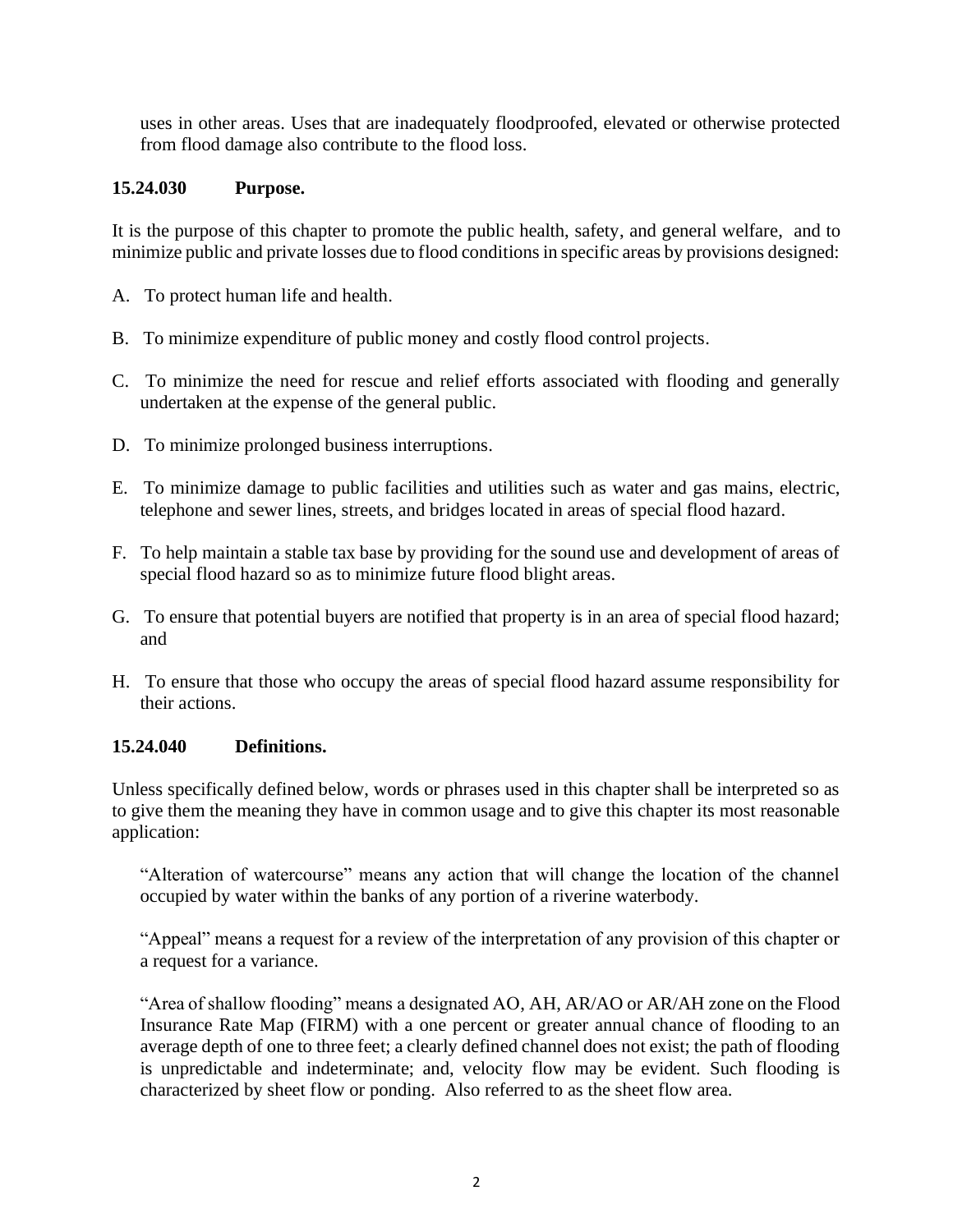"Area of special flood hazard" means the land in the floodplain within a community subject to a one percent or greater chance of flooding in any given year. Designation on Flood Insurance Rate Maps (FIRM) includes the letters A, AO, AH, A1-30, AE, A99 and AR. "Special flood hazard area" is synonymous in meaning with the phrase "area of special flood hazard."

"ASCE 24" means the most recently published version of ASCE 24, Flood Resistant Design and Construction, published by the American Society of Civil Engineers.

"Base flood" means the flood having a one percent chance of being equaled or exceeded in any given year. Also referred to as the "one-hundred-year flood."

"Base Flood Elevation (BFE)" means the elevation to which floodwater is anticipated to rise during the base flood.

"Basement" means any area of the building having its floor sub-grade (below ground level) on all sides.

"Critical facility" means a facility for which even a slight chance of flooding might be too great. Critical facilities include, but are not limited to, schools, nursing homes, hospitals, police, fire and emergency response installations, installations which produce, use or store hazardous materials or hazardous waste.

"Development" means any man-made change to improved or unimproved real estate, including but not limited to buildings or other structures, mining, dredging, filling, grading, paving, excavation or drilling operations or storage of equipment or materials, located within the area of special flood hazard.

"Flood" or "flooding" means:

- 1. A general and temporary condition of partial or complete inundation of normally dry land areas from:
	- a. The overflow of inland or tidal waters; and/or
	- b. The unusual and rapid accumulation of runoff of surface waters from any source.
	- c. Mudslides (i.e., mudflows) which are proximately caused by flooding as defined in paragraph (1)(b) of this definition and are akin to a river of liquid and flowing mud on the surfaces of normally dry land areas, as when earth is carried by a current of water and deposited along the path of the current.
- 2. The collapse or subsidence of land along the shore of a lake or other body of water as a result of erosion or undermining caused by waves or currents of water exceeding anticipated cyclical levels or suddenly caused by an unusually high water level in a natural body of water, accompanied by a severe storm, or by an unanticipated force of nature, such as flash flood or an abnormal tidal surge, or by some similarly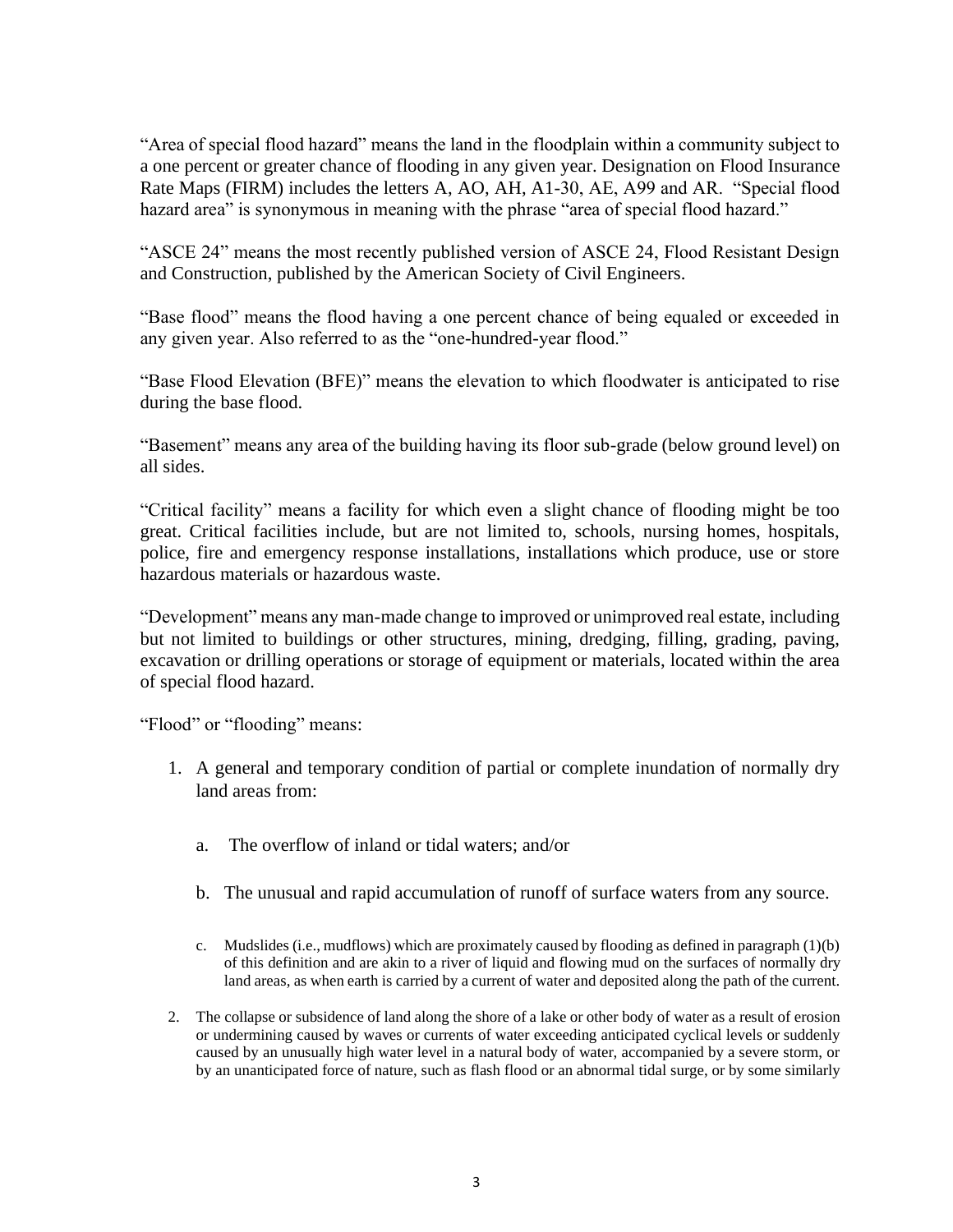unusual and unforeseeable event which results in flooding as defined in paragraph  $(1)(a)$  of this definition.

"Flood elevation study" means an examination, evaluation, and determination of flood hazards and, if appropriate, corresponding water surface elevations, or an examination, evaluation, and determination of mudslide (i.e., mudflow) and/or flood-related erosion hazards. Also known as a Flood Insurance Study (FIS).

"Flood insurance rate map (FIRM)" means the official map on which the Federal Insurance Administrator has delineated both the areas of special flood hazards and the risk premium zones applicable to the community. A FIRM that has been made available digitally is called a Digital Flood Insurance Rate Map (DFIRM).

"Flood insurance study" See "Flood Elevation Study."

"Floodplain or floodprone area" means any land area susceptible to being inundated by water from any source. See "Flood or flooding."

"Floodplain administrator" means the community official designated by title to administer and enforce the floodplain management regulations.

"Floodproofing" means any combination of structural and nonstructural additions, changes, or adjustments to structures which reduce or eliminate risk of flood damage to real estate or improved real property, water and sanitary facilities*,* structures, and their contents. Floodproofed structures are those that have the structural integrity and design to be impervious to floodwater below the Base Flood Elevation.

"Floodway" means the channel or a river or other watercourse and the adjacent land areas that must be reserved in order to discharge the base flood without cumulatively increasing the water surface elevation more than a designated height. Also referred to as "Regulatory Floodway."

"Functionally dependent use" means a use which cannot perform its intended purpose unless it is located or carried out in close proximity to water. The term includes only docking facilities, port facilities that are necessary for the loading and unloading of cargo or passengers, and ship building and ship repair facilities, and does not include long-term storage or related manufacturing facilities.

"Highest adjacent grade" means the highest natural elevation of the ground surface prior to construction next to the proposed walls of a structure.

"Historic Structure" means any structure that is:

- 1. Listed individually in the National Register of Historic Places (a listing maintained by the Department of Interior) or preliminarily determined by the Secretary of the Interior as meeting the requirements for individual listing on the National Register.
- 2. Certified or preliminarily determined by the Secretary of the Interior as contributing to the historical significance of a registered historic district or a district preliminarily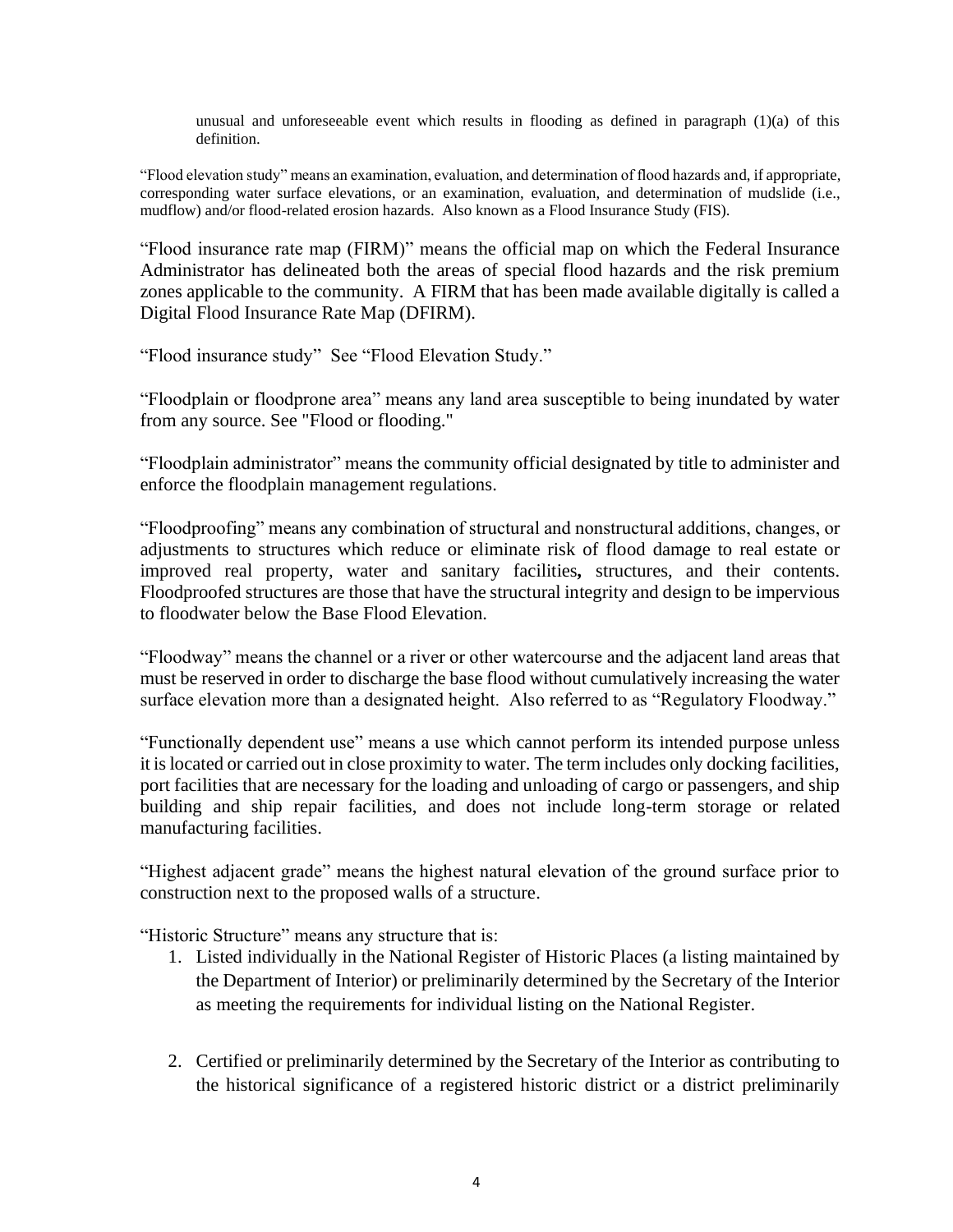determined by the Secretary to qualify as a registered historic district.

- 3. Individually listed on a state inventory of historic places in states with historic preservation programs which have been approved by the Secretary of Interior; or
- 4. Individually listed on a local inventory of historic places in communities with historic preservation programs that have been certified either:
	- a. By an approved state program as determined by the Secretary of the Interior; or
	- b. Directly by the Secretary of the Interior in states without approved programs.

"Lowest floor" means the lowest floor of the lowest enclosed area (including basement). An unfinished or flood resistant enclosure, usable solely for parking of vehicles, building access or storage, in an area other than a basement area, is not considered a building's lowest floor, provided, that such enclosure is not built so as to render the structure in violation of the applicable non-elevation design requirements of this chapter found in Section  $15.24.150(A)(2)$ .

"Manufactured home" means a structure, transportable in one or more sections, which is built on a permanent chassis and is designed for use with or without a permanent foundation when connected to the required utilities. For floodplain management purposes "manufactured home" also includes park trailers, travel trailers and other similar vehicles placed on a site for greater than one hundred eighty consecutive days. For insurance purposes, "manufactured home" does not include park trailers, travel trailers, and other similar vehicles."

"Manufactured home park or subdivision" means a parcel (or contiguous parcels) of land divided into two or more manufactured home lots for rent or sale.

"Mean Sea Level" means, for purposes of the National Flood Insurance Program, the vertical datum to which Base Flood Elevations shown on a community's Flood Insurance Rate Map are referenced.

"New construction" means, for the purposes of determining insurance rates, structures for which the "start of construction" commenced on or after the effective date of an initial Flood Insurance Rate Map or after December 31, 1974, whichever is later, and includes any subsequent improvements to such structures. For floodplain management purposes, "new construction" means structures for which the "start of construction" commenced on or after the effective date of a floodplain management regulation adopted by a community and includes any subsequent improvements to such structures.

"Recreational vehicle" means a vehicle which is built on a single chassis, four hundred square feet or less when measured at the largest horizontal projection, designed to be self-propelled or permanently towable by a light duty truck and designed primarily not for use as a permanent dwelling but as temporary living quarters for recreational, camping, travel or seasonal use.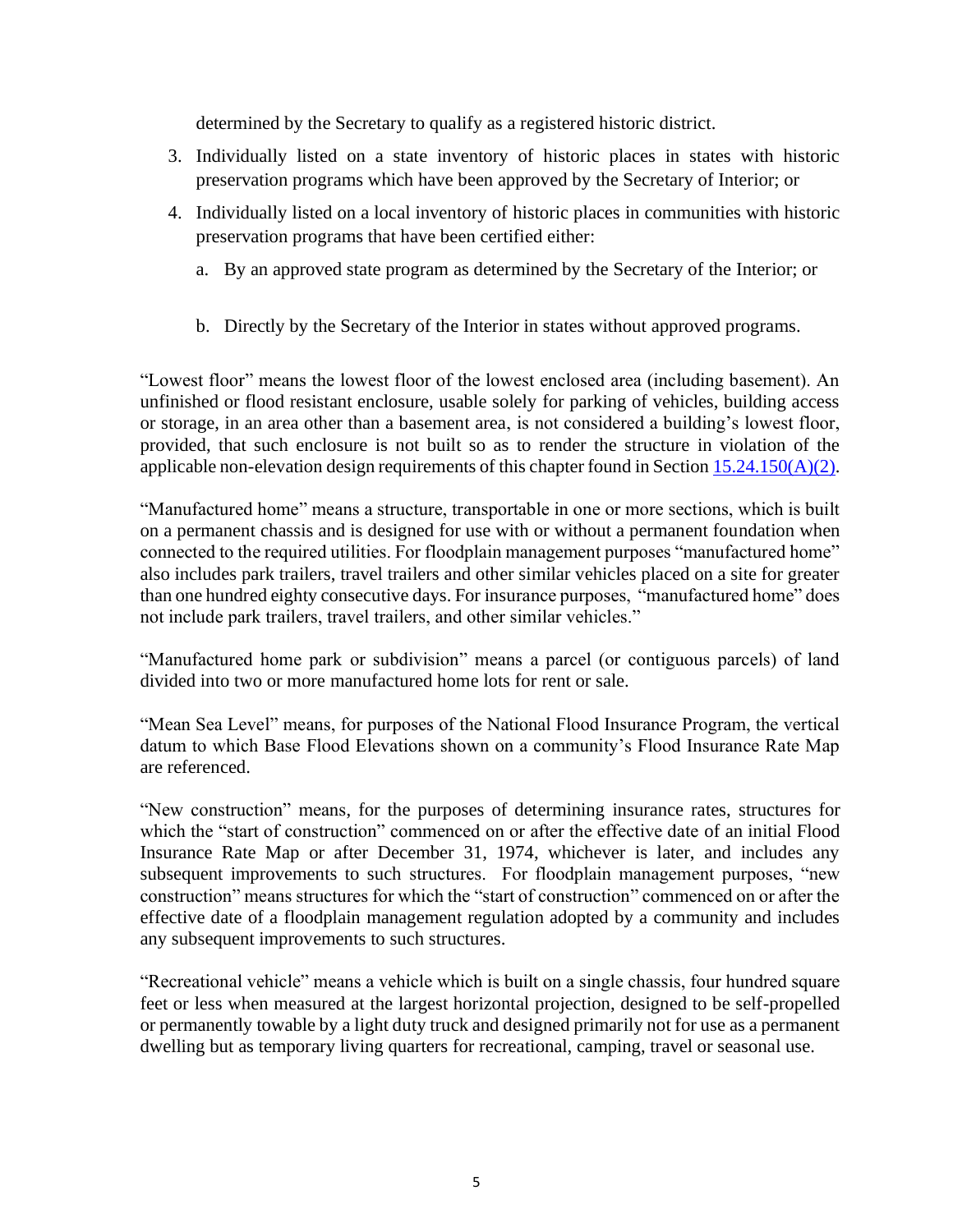"Start of construction" includes substantial improvement, and means the date the building permit was issued, provided the actual start of construction, repair, reconstruction, rehabilitation, addition, placement, or other improvement was within one hundred eighty days of the permit date. The actual start means either the first placement of permanent construction of a structure on a site, such as the pouring of slab or footings, the installation of piles, the construction of columns, or any work beyond the stage of excavation; or the placement of a manufactured home on a foundation. Permanent construction does not include land preparation, such as clearing, grading, and filling; nor does it include the installation of streets and/or walkways; nor does it include excavation for a basement, footings, piers or foundation or the erection of temporary forms; nor does it include the installation on the property of accessory buildings, such as garages or sheds not occupied as dwelling units or not part of the main structure. For a substantial improvement, the actual start of construction means the first alteration of any wall, ceiling, floor, or other structural part of a building, whether or not that alteration affects the external dimensions of the building.

"Structure" means a walled and roofed building including a gas or liquid storage tank that is principally aboveground, as well as a manufactured home.

"Substantial damage" means damage of any origin sustained by a structure whereby the cost of restoring the structure to its before damaged condition would equal or exceed 50 percent of the market value of the structure before the damage occurred.

"Substantial improvement" means any reconstruction, rehabilitation, addition or improvement of a structure, the cost of which equals or exceeds fifty percent of the market value of the structure before the "start of construction" of the improvement. This term includes structures which have incurred "substantial damage," regardless of the actual work performed. The term does not, however, include either:

- 1. Any project for improvement of a structure to correct previously identified existing violations of state or local health, sanitary or safety code specifications that have been identified by the local code enforcement official and that are the minimum necessary to assure safe living conditions, or
- 2. Any alteration of a "historic structure," provided that the alteration will not preclude the structure's continued designation as a "historic structure."

"Variance" means a grant of relief by a community from the terms of a floodplain management regulation.

"Water dependent" means a structure for commerce or industry which cannot exist in any other location and is dependent on the water by reason of the intrinsic nature of its operations.

# <span id="page-5-0"></span>**15.24.050 Applicability of Provisions.**

This chapter shall apply to all areas of special flood hazard within the jurisdiction of the City of Cle Elum.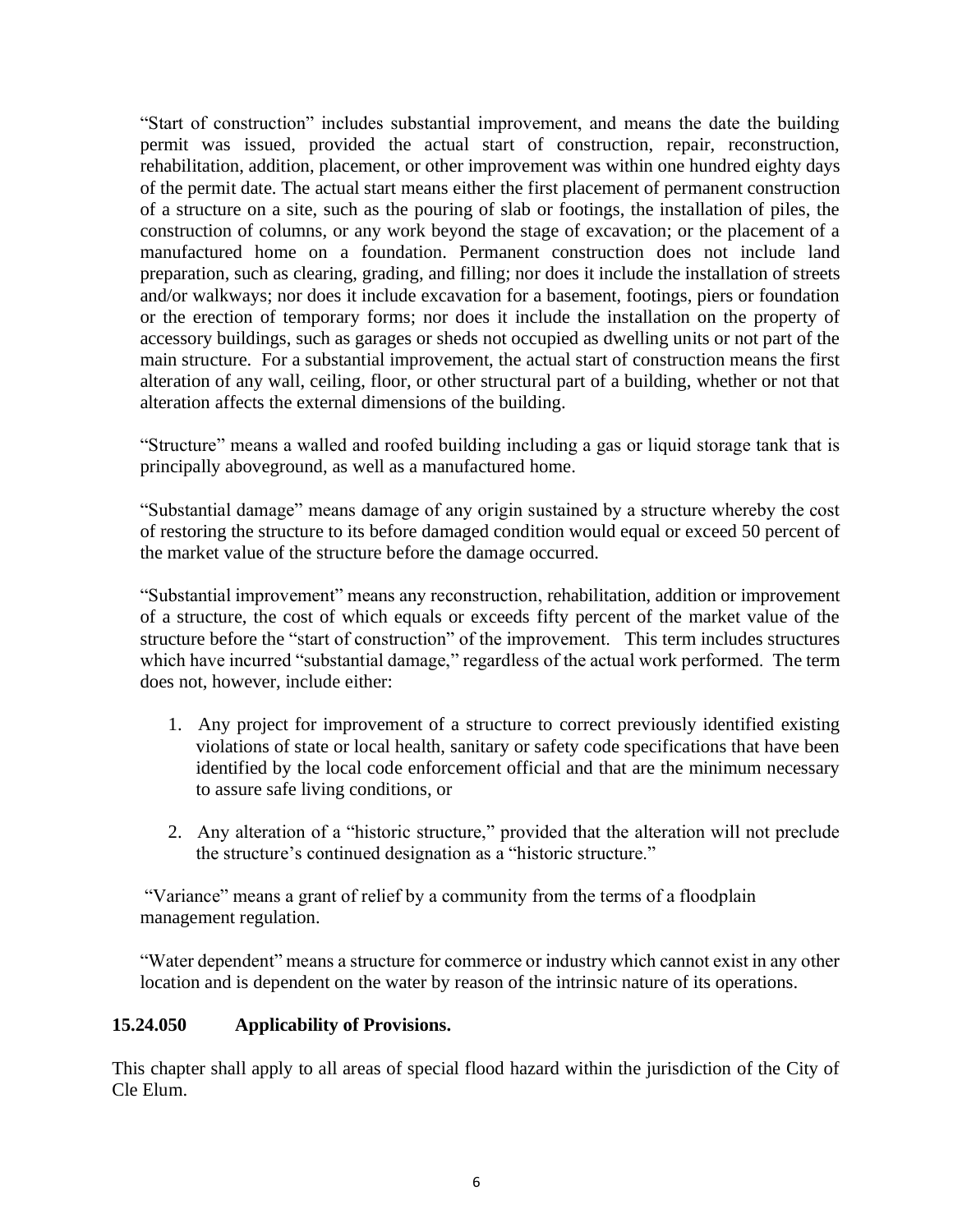# <span id="page-6-0"></span>**15.24.060 Basis for Establishing Areas of Special Flood Hazard**

The areas of special flood hazard identified by the Federal Insurance Administrator in a scientific and engineering report entitled "The Flood Insurance Study for Kittitas County, Washington and Incorporated Areas" dated September 24, 2021, and any revisions thereto, with accompanying Flood Insurance Rate Maps (FIRMs) , and any revisions thereto, are adopted by reference and declared to be part of this chapter. The Flood Insurance Study and FIRM are on file at the Cle Elum City Hall 119 West First Street, Cle Elum, Washington, 98922. The best available information for flood hazard area identification as outlined in Section 15.24.130(B) shall be the basis for regulation until a new FIRM is issued that incorporates data utilized under Section 15.24.130(B).

# **15.24.065 Compliance.**

All development within special flood hazard areas is subject to the terms of this ordinance and other applicable regulations.

### <span id="page-6-1"></span>**15.24.070 Interpretation of Provisions.**

In the interpretation and application of this chapter, all provisions shall be:

- A. Considered as minimum requirements.
- B. Liberally construed in favor of the governing body; and
- C. Deemed neither to limit nor repeal any other powers granted under state statutes.

# <span id="page-6-2"></span>**15.24.080 Liability – Disclaimer.**

The degree of flood protection required by this chapter is considered reasonable for regulatory purposes and is based on scientific and engineering considerations. Larger floods can and will occur on rare occasions. Flood heights may be increased by man-made or natural causes. This chapter does not imply that land outside the areas of special flood hazard or uses permitted within such areas will be free from flooding or flood damages. This chapter shall not create liability on the part of the city, any officer or employee thereof, or the Federal Insurance Administrator, for any flood damages that result from reliance on this chapter, or any administrative decision lawfully made under this chapter.

#### <span id="page-6-3"></span>**15.24.090 Abrogation of Easements.**

This chapter is not intended to repeal, abrogate, or impair any existing easements, covenants, or deed restrictions. However, where this chapter and another ordinance, easement, covenant, or deed restriction conflict or overlap, whichever imposes the more stringent restrictions shall prevail.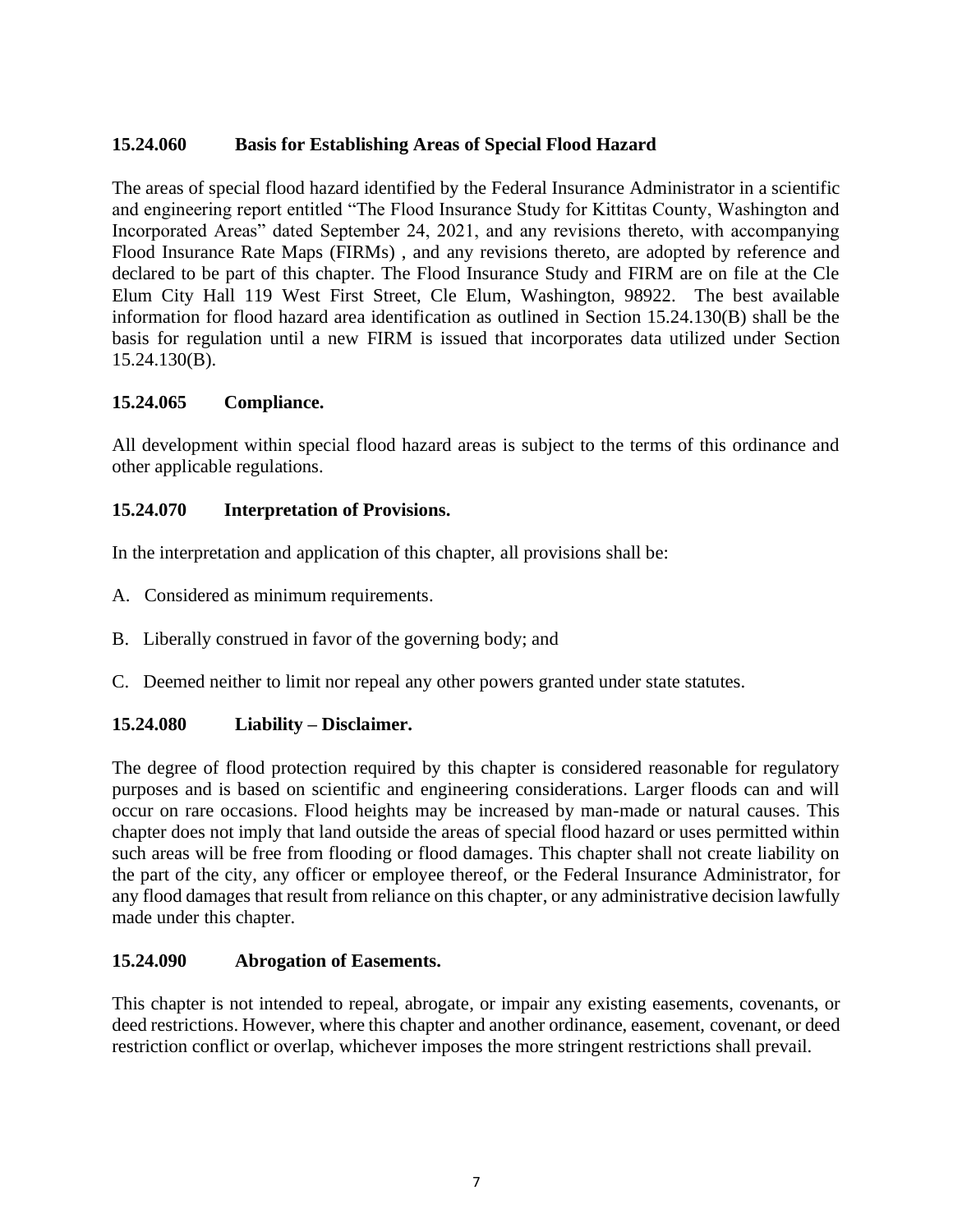### **15.24.095 Severability.**

This ordinance and the various parts thereof are hereby declared to be severable. Should any Section of this ordinance be declared by the courts to be unconstitutional or invalid, such decision shall not affect the validity of the ordinance as a whole, or any portion thereof other than the Section so declared to be unconstitutional or invalid.

# <span id="page-7-0"></span>**15.24.100 General Flood Loss Reduction Methods.**

In order to accomplish its purposes, this chapter includes methods and provisions for:

- A. Restricting or prohibiting uses which are dangerous to health, safety, and property due to water or erosion hazards, or which result in damaging increases in erosion or in flood heights or velocities.
- B. Requiring that uses vulnerable to floods, including facilities which serve such uses, be protected against flood damage at the time of initial construction.
- C. Controlling the alteration of natural floodplains, stream channels, and natural protective barriers, which help accommodate or channel flood waters.
- D. Controlling filling, grading, dredging and other development which may increase flood damage; and
- E. Preventing or regulating the construction of flood barriers which will unnaturally divert floodwaters or may increase flood hazards in other areas.

# <span id="page-7-1"></span>**15.24.110 Development Permit – Required.**

- A. A development permit shall be obtained before construction or development begins within any area of special flood hazard established in CEMC Section [15.24.060.](#page-6-0) The permit shall be for all structures including manufactured homes, as set forth in the "definitions," and for all development including fill and other activities, also as set forth in the "definitions."
- B. Application for Development Permit. Application for a development permit shall be made on forms furnished by the City and may include but not be limited to plans in duplicate drawn to scale showing the nature, location, dimensions, and elevations of the area in question, existing or proposed structures, fill, storage of materials, drainage facilities, and the location of the foregoing. Specifically, the following information is required:
	- 1. Proposed elevation in relation to mean sea level, of the lowest floor (including basement) of all structures.
	- 2. Proposed elevation in relation to mean sea level to which any structure will be floodproofed.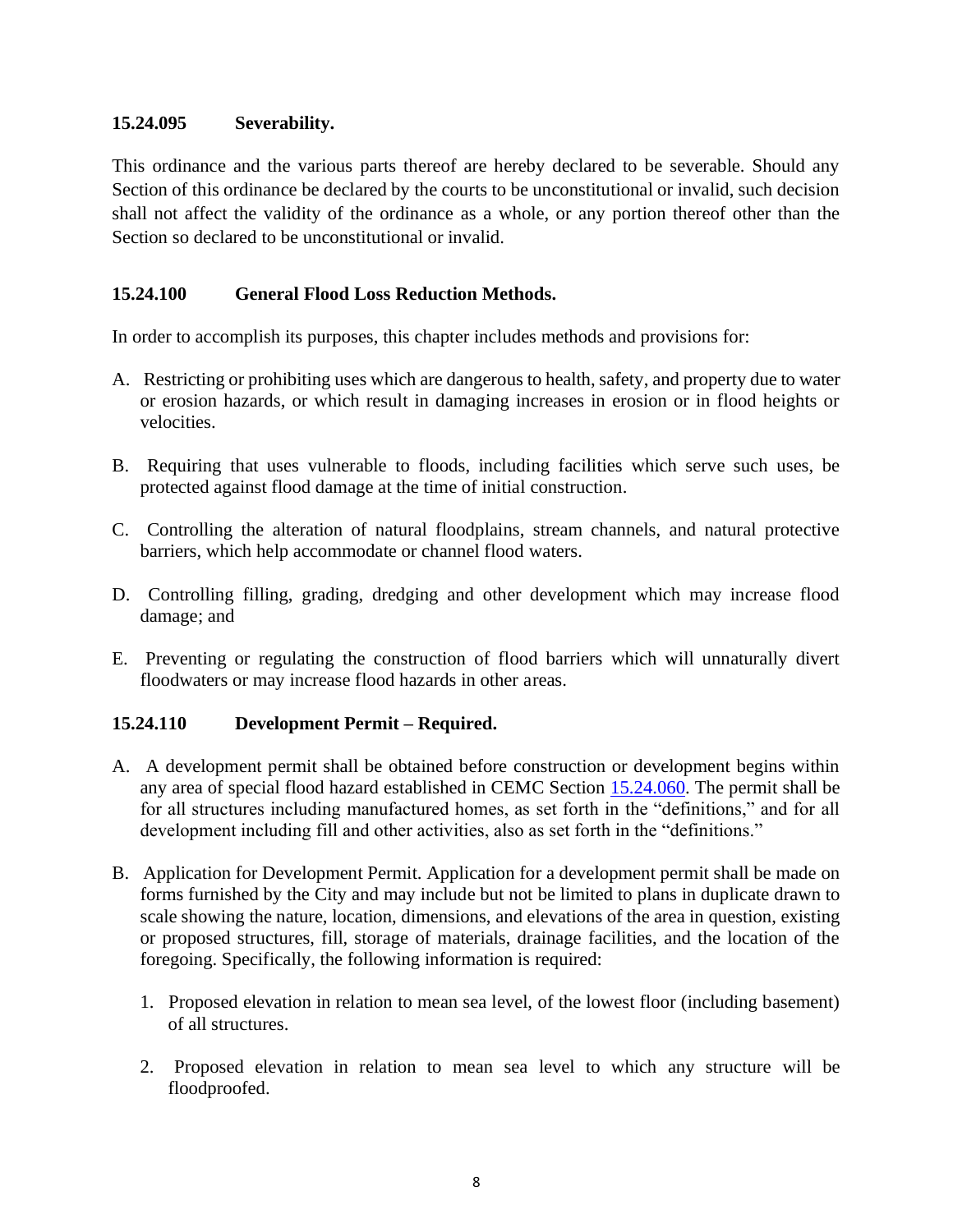- <span id="page-8-2"></span>3. Certification by a registered professional engineer or architect that the floodproofing methods for any nonresidential structure meet the floodproofing criteria in CEMC Section 15.24.150(B).
- 4. Description of the extent to which a watercourse will be altered or relocated as a result of proposed development.
- 5. Where development is proposed in a floodway, an engineering analysis indicating no rise of the Base Flood Elevation; and
- 6. Any other such information that may be reasonably required by the Floodplain Administrator in order to review the application.
- C. Development Permit Fee. An application fee, as set forth by resolution of the City Council, must be paid at the time of application.

### <span id="page-8-0"></span>**15.24.120 Administration – Designation of the Floodplain Administrator.**

The Mayor shall appoint a Floodplain Administrator to administer and implement this chapter by granting or denying development permit applications in accordance with its provisions. The Floodplain Administrator may delegate authority to implement these provisions.

### <span id="page-8-1"></span>**15.24.130 Administration – Duties and Responsibilities of the Floodplain Administrator.**

Duties of the Floodplain Administrator shall include, but not be limited to:

- A. Permit Review.
	- 1. Review all development permits to determine that the permit requirements of this chapter have been satisfied.
	- 2. Review all development permits to determine that all necessary permits have been obtained from those federal, state, or local governmental agencies from which prior approval is required.
	- 3. Review all development permits to determine if the proposed development is located in the floodway, assure that the encroachment provisions of Section [15.24.160\(B\)](#page-17-0) are met.
	- 4. Review all development permits to determine that the site is reasonably safe from flooding.
	- 5. Notify FEMA when annexations occur in the Special Flood Hazard Area.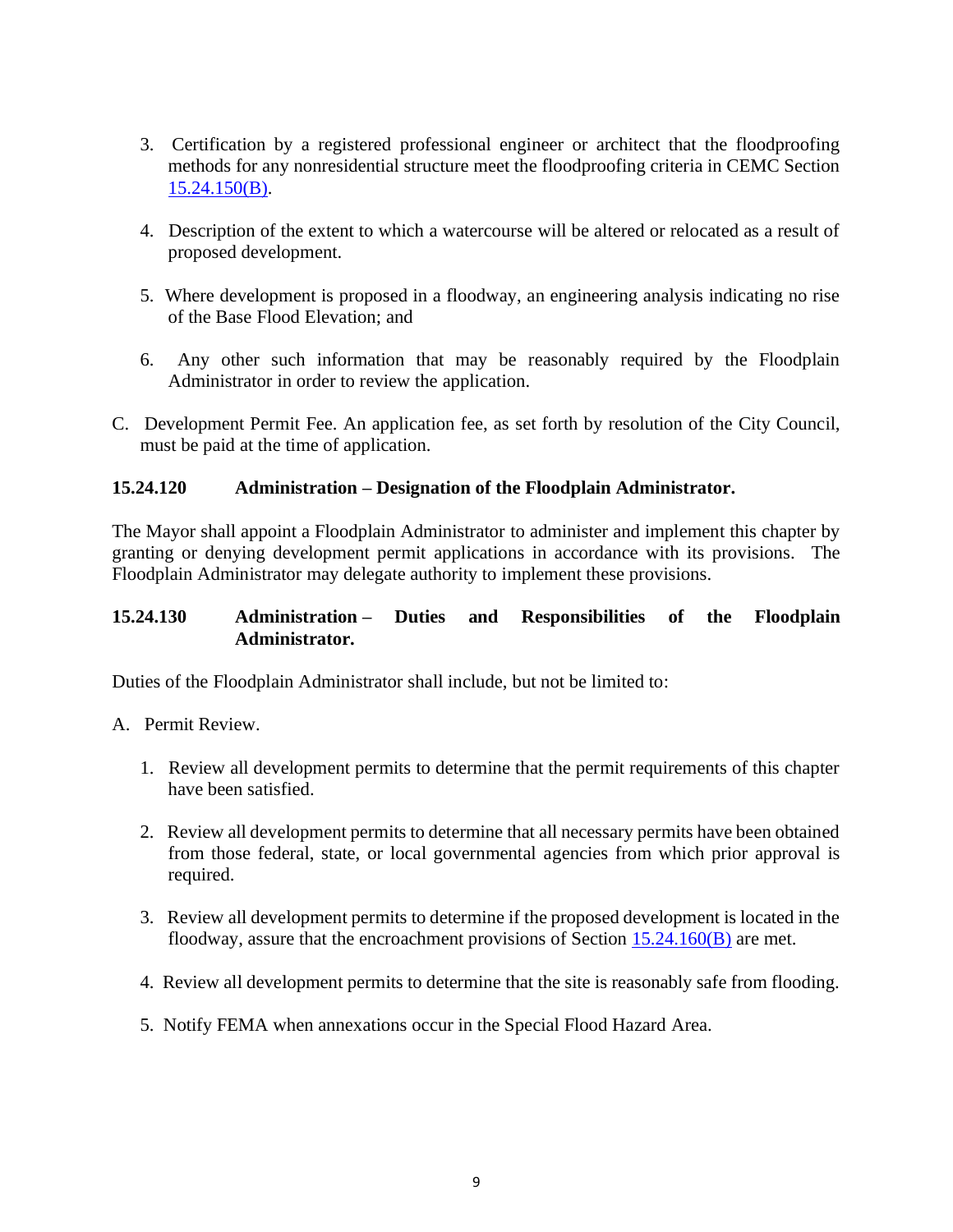- 6. Notify FEMA of changes to the base flood elevation within six months of when technical information of such changes becomes available. Such notification shall include technical or scientific information.
- <span id="page-9-0"></span>B. Use of Other Base Flood Data. When base flood elevation data has not been provided in accordance with Section [15.24.060,](#page-6-0) the Floodplain Administrator shall obtain, review and reasonably utilize any base flood elevation and floodway data available from a federal, state or other source, in order to administer Sections [15.24.150](#page-12-0) and [15.24.160.](#page-16-1)
- <span id="page-9-1"></span>C. Information to be Obtained and Maintained.
	- 1. Where base flood elevation data is provided through the Flood Insurance Study, Flood Insurance Rate Map, or required as in  $(B)$  of this section, obtain and maintain a record of the actual (as-built) elevation (in relation to mean sea level) of the lowest floor (including basement) of all new or substantially improved structures, and whether or not the structure contains a basement.
	- 2. For all new or substantially improved flood-proofed nonresidential structures where base flood elevation data is provided through the FIS, FIRM, or as required as in (B) of this section:
		- a Obtain and maintain a record of the actual elevation (in relation to mean sea level) to which the structure was floodproofed.
		- b. Maintain the floodproofing certifications required in Section  $15.24.110(B)(3)$ .
	- 3. Maintain for public inspection all records pertaining to the provisions of this chapter.
	- 4. Certification required by Section 15.24.160(A)(floodway encroachments).
	- 5. Records of all variance actions, including justification for their issuance.
	- 6. Improvement and damage calculations.
- D. Alteration of Watercourses.

Whenever a watercourse is to be altered or relocated:

- 1. Notify adjacent communities and the state of Washington Department of Ecology prior to any alteration or relocation of a watercourse, and submit evidence of such notification to the Federal Insurance Administrator through appropriate notification means; and
- 2. Assure that the flood carrying capacity of the altered or relocated portion of said watercourse is maintained.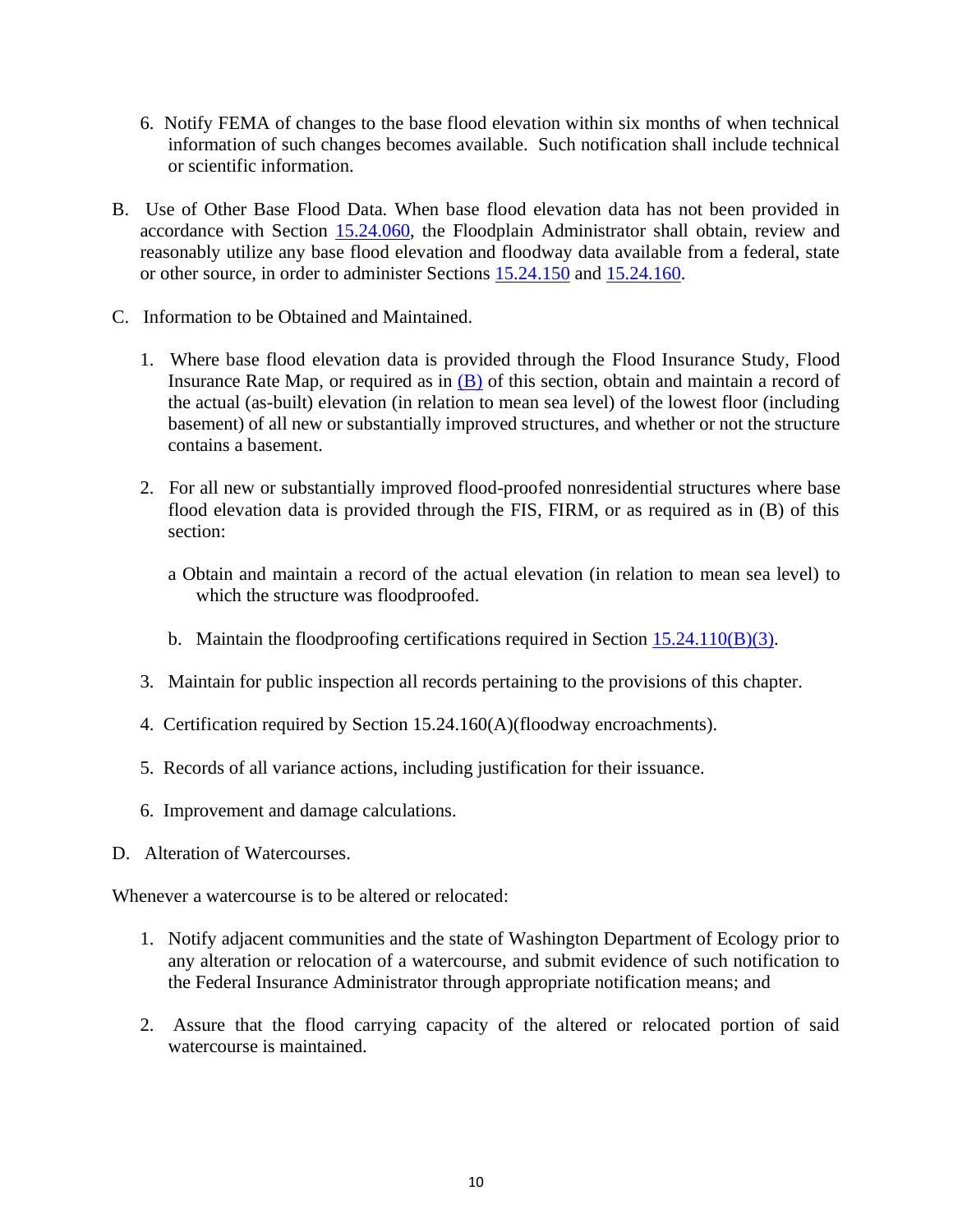E. Interpretation of FIRM Boundaries. Make interpretations where needed, as to exact location of the boundaries of the areas of special flood hazards (for example, where there appears to be a conflict between a mapped boundary and actual field conditions). The person contesting the location of the boundary shall be given a reasonable opportunity to appeal the interpretation as provided in Section 15.24.170. Such appeals shall be granted consistent with the standards of Section 60.6 of the Rules and Regulations of the NFIP.

# <span id="page-10-0"></span>**15.24.140 General Construction and Development Standards.**

In all areas of special flood hazard the following standards are required:

- A. Anchoring.
	- 1. All new construction and substantial improvements, including those related to manufactured homes, shall be anchored to prevent flotation, collapse or lateral movement of the structure resulting from hydrodynamic and hydrostatic loads including the effects of buoyancy.
	- 2. All manufactured homes must likewise be anchored to prevent flotation, collapse, or lateral movement, and shall be installed using methods and practices that minimize flood damage. Anchoring methods may include, but are not limited to, use of over-the-top or frame ties to ground anchors (Reference FEMA's "Manufactured Home Installation in Flood Hazard Areas" guidebook for additional techniques).
- <span id="page-10-1"></span>B. Construction Materials and Methods.
	- 1. All new construction and substantial improvements shall be constructed with materials and utility equipment resistant to flood damage.
	- 2. All new construction and substantial improvements shall be constructed using methods and practices that minimize flood damage.
	- 3. Electrical, heating, ventilation, plumbing and air-conditioning equipment and other service facilities shall be designed and/or otherwise elevated or located so as to prevent water from entering or accumulating within the components during conditions of flooding.
- C. Utilities.
	- 1. All new and replacement water supply systems shall be designed to minimize or eliminate infiltration of floodwaters into the systems.
	- 2. New and replacement sanitary sewage systems shall be designed to minimize or eliminate infiltration of floodwaters into the systems and discharge from the systems into floodwaters.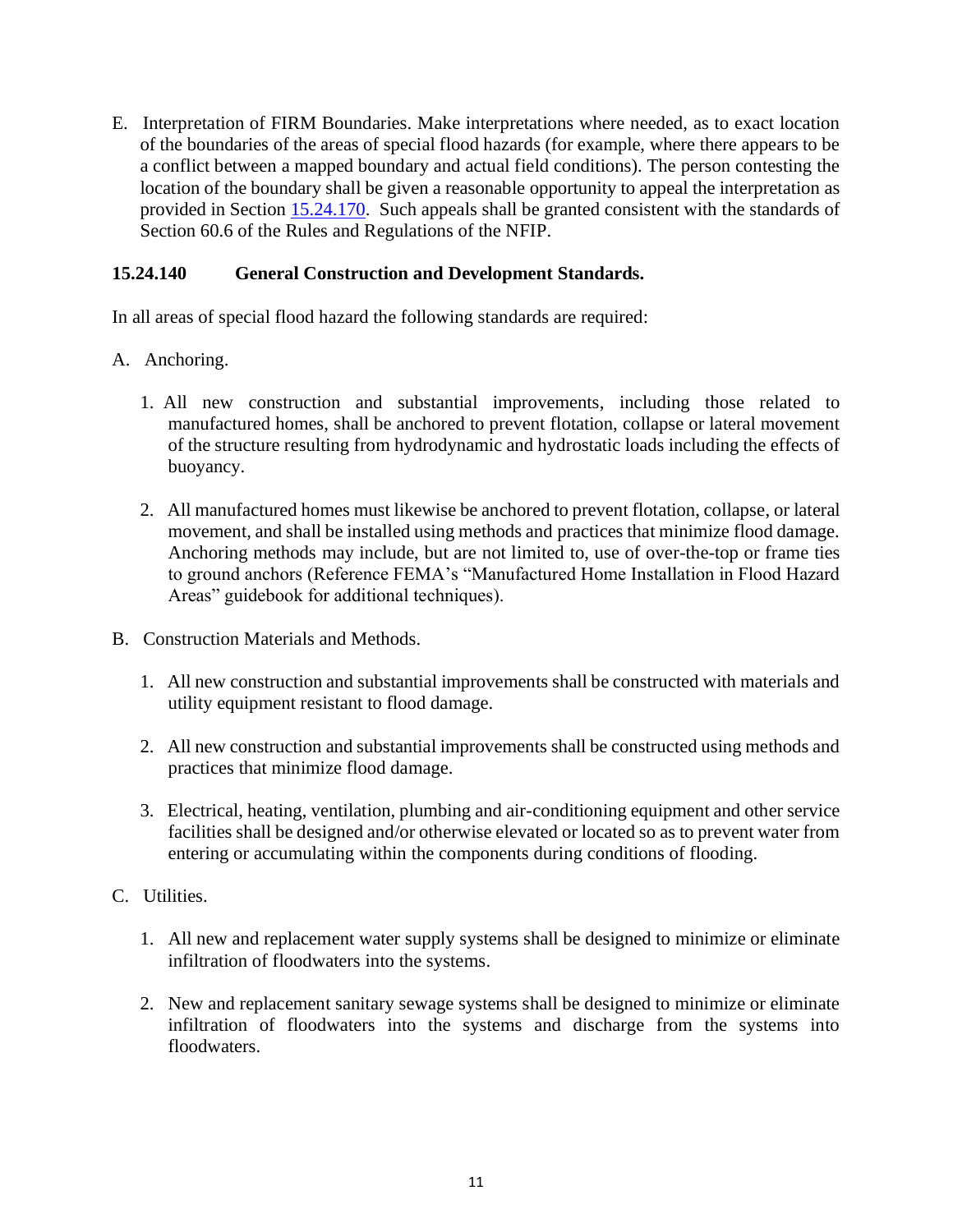- 3. On-site waste disposal systems shall be located to avoid impairment to them or contamination from them during flooding; and
- 4. Water wells shall be located on high ground that is not in the floodway.
- D. Subdivision Proposals and Development.
	- 1. All subdivision proposals, as well as new development, shall be consistent with the need to minimize flood damage.
	- 2. All subdivision proposals, as well as new development, shall have public utilities and facilities such as sewer, gas, electrical and water systems located and constructed to minimize or eliminate flood damage.
	- 3. All subdivision proposals, as well as well as new development, shall have adequate drainage provided to reduce exposure to flood damage; and
	- 4. Where subdivision proposals and other proposed developments in which base flood elevation data has not been provided or is not available from another authoritative source, it shall be generated for subdivision proposals and other proposed developments which contain at least fifty lots or five acres (whichever is less).
- E. Review of Building Permits. Where elevation data is not available either through the Flood Insurance Study, Flood Insurance Rate Map, or from another authoritative source (Section [15.24.130\(B\)\)](#page-9-0), applications for floodplain development permits shall be reviewed to assure that proposed construction will be reasonably safe from flooding. The test of reasonableness is a local judgment and includes use of historical data, high water marks, photographs of past flooding, etc., where available. Failure to elevate at least two feet above grade in these zones may result in higher insurance rates.

# <span id="page-11-0"></span>**15.24.145 Critical Facility.**

Construction of new critical facilities shall be, to the extent possible, located outside the limits of the base floodplain (100-year floodplain). Construction of new critical facilities shall be permissible within the base floodplain if no feasible alternative site is available. Critical facilities constructed within the base floodplain shall have the lowest floor elevated to three feet or more above the level of the base flood elevation at the site or to the height of the 500-year flood, whichever is higher. Floodproofing and sealing measures must be taken to ensure that toxic substances will not be displaced by or released into flood waters. Access routes elevated to or above the level of the base floodplain shall be provided to all critical facilities to the extent possible.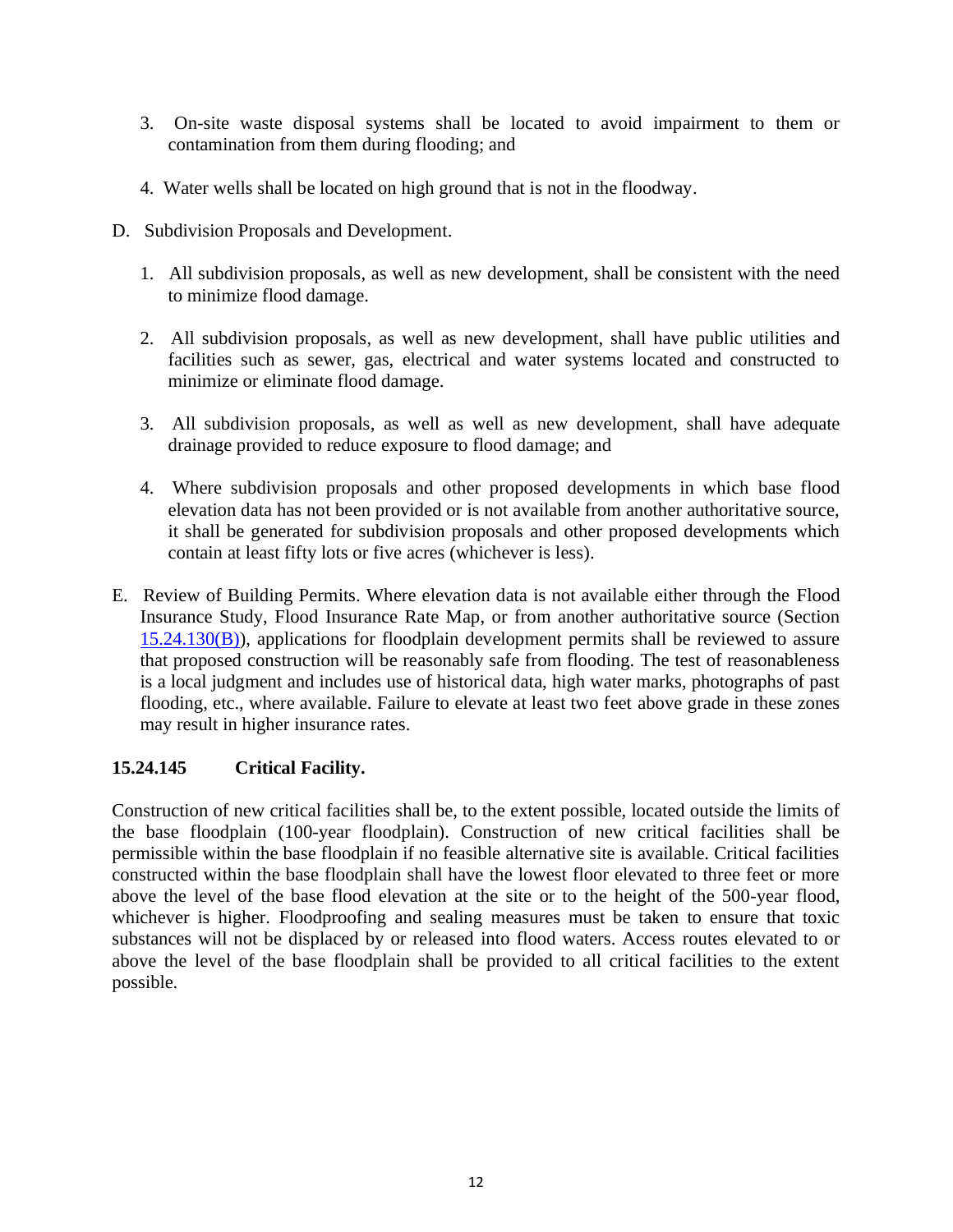### <span id="page-12-0"></span>**15.24.150 Construction and Development – Residential and Nonresidential – Manufactured Homes.**

In all areas of special flood hazards where base flood elevation data has been provided as set forth in Section [15.24.060](#page-6-0) or [15.24.130\(B\),](#page-9-0) the following provisions are required.

- A. Residential Construction.
	- 1. New construction and substantial improvement of any residential structure in an AO zone shall meet the following requirements:
		- a. New construction and substantial improvements of residential structures and manufactured homes within AO zones shall have the lowest floor (including basement and mechanical equipment) elevated above the highest adjacent grade to the structure, one foot or more above the depth number specified in feet on the community's FIRM (at least two feet above the highest adjacent grade to the structure if no depth number is specified).
		- b. New construction and substantial improvements of nonresidential structures within AO zones shall either:
			- (1) Have the lowest floor (including basement) elevated above the highest adjacent grade of the building site, one foot or more above the depth number specified on the FIRM (at least two feet if no depth number is specified); or
			- (2) Together with attendant utility and sanitary facilities, be completely flood proofed to or above that level so that any space below that level is watertight with walls substantially impermeable to the passage of water and with structural components having the capability of resisting hydrostatic and hydrodynamic loads and effects of buoyancy. If this method is used, compliance shall be certified by a registered professional engineer, or architect as in Section 18.03.150(B)(2)(c).
		- c. Require adequate drainage paths around structures on slopes to guide floodwaters around and away from proposed structures.
		- d. Recreational vehicles placed on sites within AO zones on the community's FIRM either:
			- (1) Be on the site for fewer than 180 consecutive days, or
			- (2) Be fully licensed and ready for highway use, on its wheels or jacking system, is attached to the site only by quick disconnect type utilities and security devices, and has no permanently attached additions; or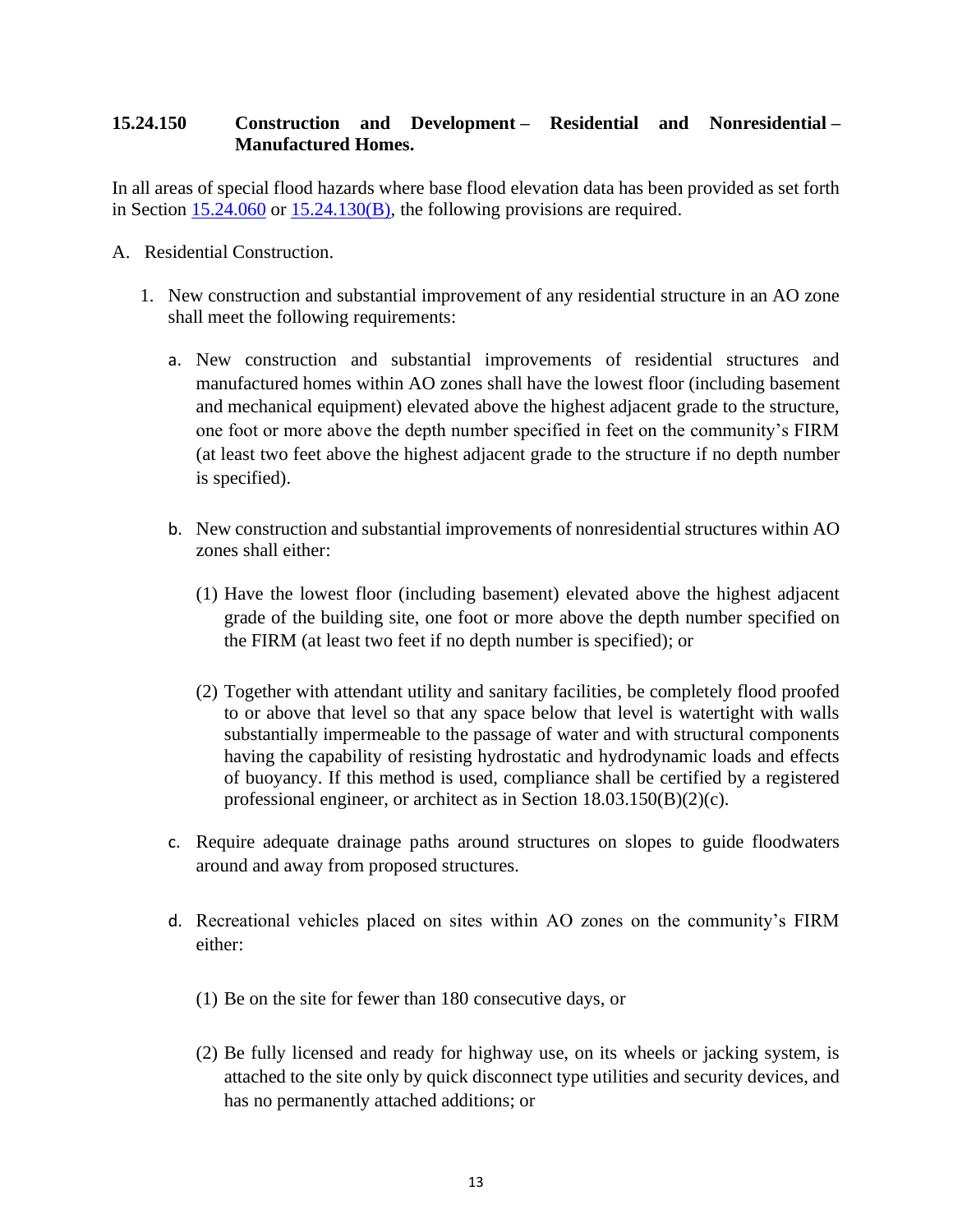- (3) Meet the requirements of subsections (1) and (3) above and the anchoring requirements for manufactured homes (Section 18.03.140(A)(2)).
- 2. In AE zones or other A zoned areas where the BFE has been determined or can be reasonably obtained, new construction and substantial improvement of any residential structure shall have the lowest floor, including basement, elevated one foot or more above the BFE. Mechanical equipment utilities shall be waterproofed or elevated at least one foot above the BFE.
- 3. New construction and substantial improvement of any residential structure in an Unnumbered A zone for which a BFE is not available and cannot be reasonable obtained shall be reasonably safe from flooding, but in all cases the lowest floor shall be at least two feet above the Highest Adjacent Grade.
- 4. Fully enclosed areas below the lowest floor that are subject to flooding are prohibited, or if used solely for parking access or storage shall be designed to automatically equalize hydrostatic flood forces on exterior walls by allowing for the entry and exit of floodwaters. Designs for meeting this requirement must either be certified by a registered professional engineer or architect or must meet or exceed the following minimum criteria:
	- a. A minimum of two openings having a total net area of not less than one square inch for every square foot of enclosed area subject to flooding shall be provided.
	- b. The bottom of all openings shall be no higher than one foot above grade.
	- c. Openings may be equipped with screens, louvers, valves, or other coverings or devices provided that they permit the automatic entry and exit of floodwaters.
	- d. A garage attached to a residential structure, constructed with the garage floor slab below the BFE, must be designed to allow for the automatic entry and exit of floodwaters.
- 5. Interior grades below the lowest exterior grade are prohibited unless the interior grade is above the base flood elevation. Below grade crawlspaces are permitted subject to the following criteria:
	- a. The interior grade is not more than two feet below the lowest adjacent exterior grade.
	- b. The height of the below grade crawlspace, as measured from the interior grade to the top of the crawlspace foundation wall, must not exceed four feet at any point.
	- c. There must be an adequate drainage system that removes interior floodwaters.
	- d. The velocity of floodwaters at the site should not exceed five (5) feet per second for any crawlspace.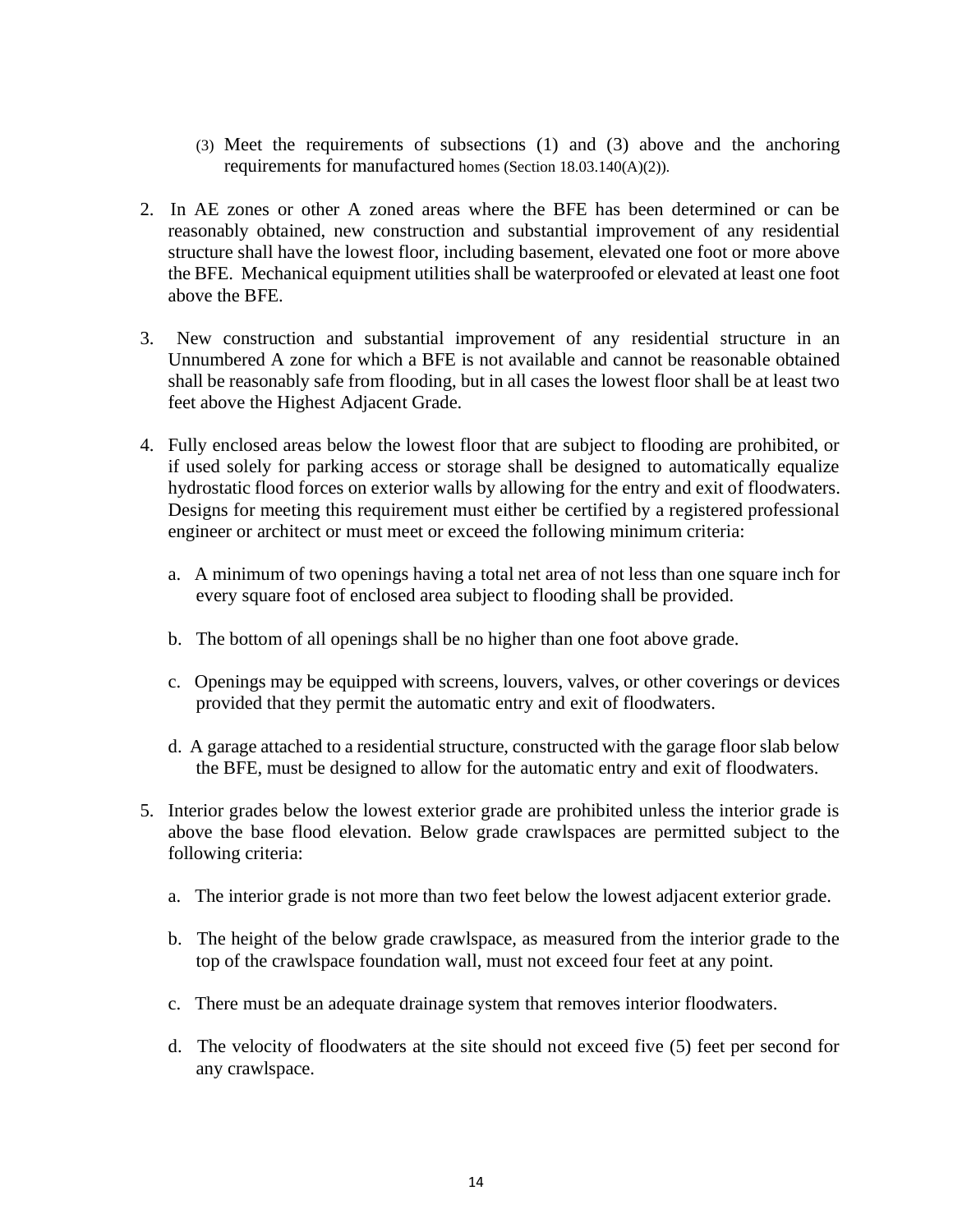- e. The building must be designed and adequately anchored to resist flotation, collapse, and lateral movement of the structure resulting from hydrodynamic and hydrostatic loads, including the effects of buoyancy.
- f. The crawlspace is an enclosed area below the BFE and, as such, must have openings that equalize hydrostatic pressures by allowing for the automatic entry and exit of floodwaters. The bottom of each flood vent opening can be no more than 1 foot above the lowest adjacent exterior grade.
- g. Portions of the building below the BFE must be constructed with materials resistant to flood damage. This includes not only the foundation walls of the crawlspace used to elevate the building, but also any joists, insulation, or other materials that extend below the BFE.
- h. Any building utility systems within the crawlspace must be elevated above BFE or designed so that floodwaters cannot enter or accumulate within the system components during flood conditions. Ductwork, in particular, must either be placed above the BFE or sealed from floodwaters.
- B. Nonresidential Construction. New construction and substantial improvement of any commercial, industrial or other nonresidential structure shall meet the requirements of subsection 1 or 2 below:
	- 1. New construction and substantial improvement of any commercial, industrial, or other nonresidential structure shall meet all of the following requirements:
		- a. In AE zones or other A zoned areas where the BFE has been determined or can be reasonably obtained:
			- (1) New construction and substantial improvement of any commercial, industrial, or other nonresidential structure shall have the lowest floor, including basement, elevated one foot or more above the BFE, or elevated as required by ASCE 24, whichever is greater.
			- (2) Mechanical equipment and utilities shall be waterproofed or elevated at least one foot above the BFE, or as required by ASCE 24, whichever is greater.
		- b. If located in an AO zone, the structure shall meet the requirements in Section  $15.24.150(A)(1)$ .
		- c. If located in an Unnumbered A zone for which a BFE is not available and cannot be reasonably obtained, the structure shall be reasonably safe from flooding, but in all cases the lowest floor shall be at least two feet above the Highest Adjacent Grade.
		- d. Fully enclosed areas below the lowest floor that are subject to flooding are prohibited, or if used solely for parking, access or storage shall be designed to automatically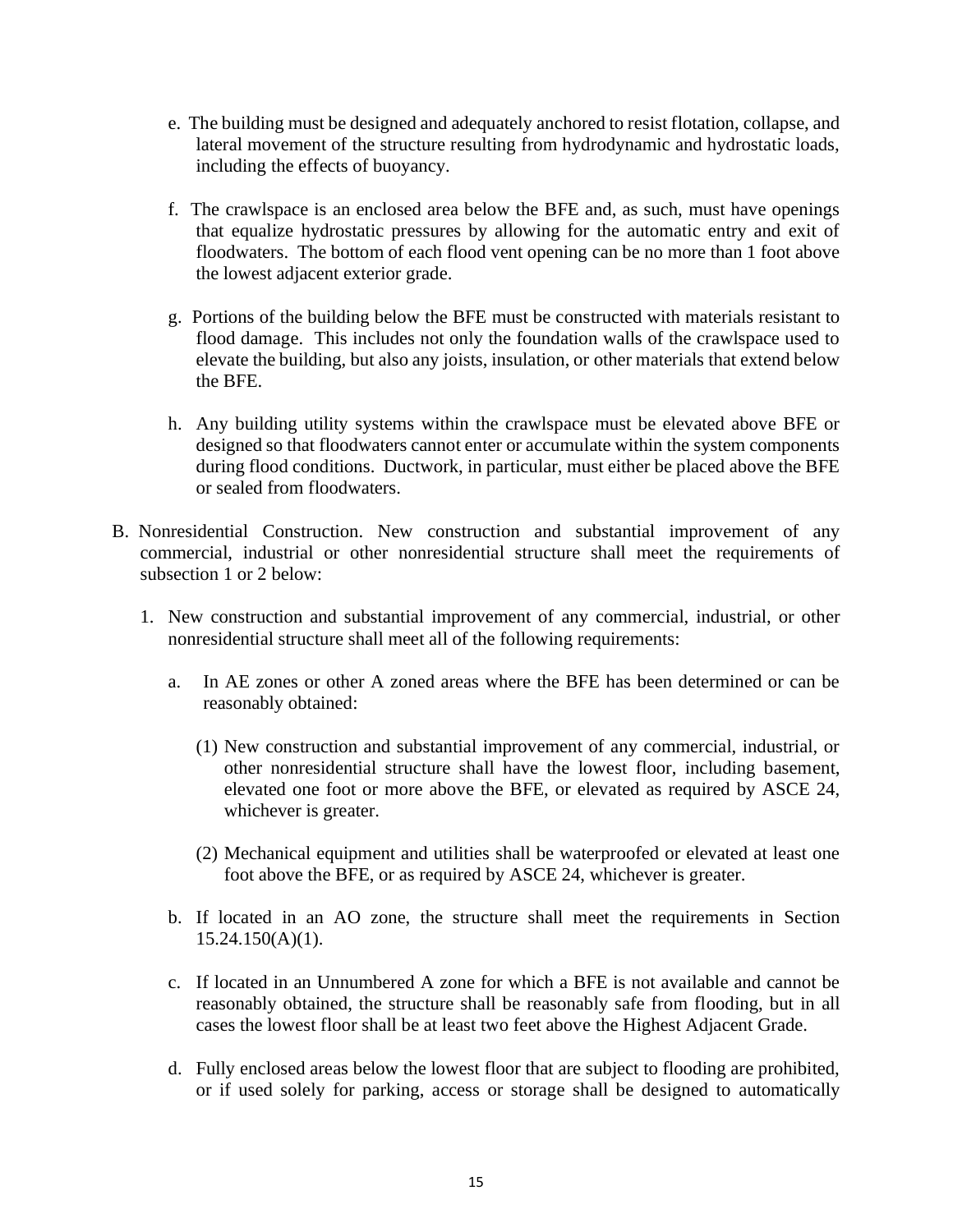equalize hydrostatic flood forces on exterior walls by allowing for the entry and exit of floodwaters. Designs for meeting this requirement must either be certified by a registered professional engineer or architect or must meet or exceed the following minimum criteria:

- (1) Have a minimum of two openings with a total net area of not less than one square inch for every square foot of enclosed area subject to flooding.
- (2) The bottom of all openings shall be no higher than one foot above grade.
- (3) Openings may be equipped with screens, louvers, valves, or other coverings or devices provided that they permit the automatic entry and exit of floodwater.
- (4) A garage attached to a structure, constructed with the garage floor slab below the BFE, must be designed to allow for the automatic entry and exit of flood waters.
- 2. If the requirements of subsection 1 are not met, then new construction and substantial improvement of any commercial, industrial, or other nonresidential structure shall meet all of the following requirements:
	- a. Be floodproofed so that below one foot or more above the base flood level the structure is watertight with walls substantially impermeable to the passage of water or dry floodproofed to the elevation required by ASCE 24, whichever is greater.
	- b. Have structural components capable of resisting hydrostatic and hydrostatic loads and effects of buoyancy.
	- c. Be certified by a registered professional engineer or architect that the design and methods of construction are in accordance with accepted standards of practice for meeting provisions of this subsection based on their development and/or review of the structural design, specifications, and plans. Such certifications shall be provided to the official as set forth in Section  $15.24.130(C)(2)$ ; and
	- d. Nonresidential structures that are elevated, not floodproofed, must meet the same standards for space below the lowest floor as described in subsection  $(A)(1)$  of this section.
- 3. Applicants floodproofing nonresidential buildings shall be notified that flood insurance premiums will be based on rates that are one foot below the floodproofed level (e.g., a building constructed to the base flood level will be rated as one foot below that level).
- C. Manufactured Homes. All manufactured homes to be placed or substantially improved on sites shall be elevated on a permanent foundation such that the lowest floor of the manufactured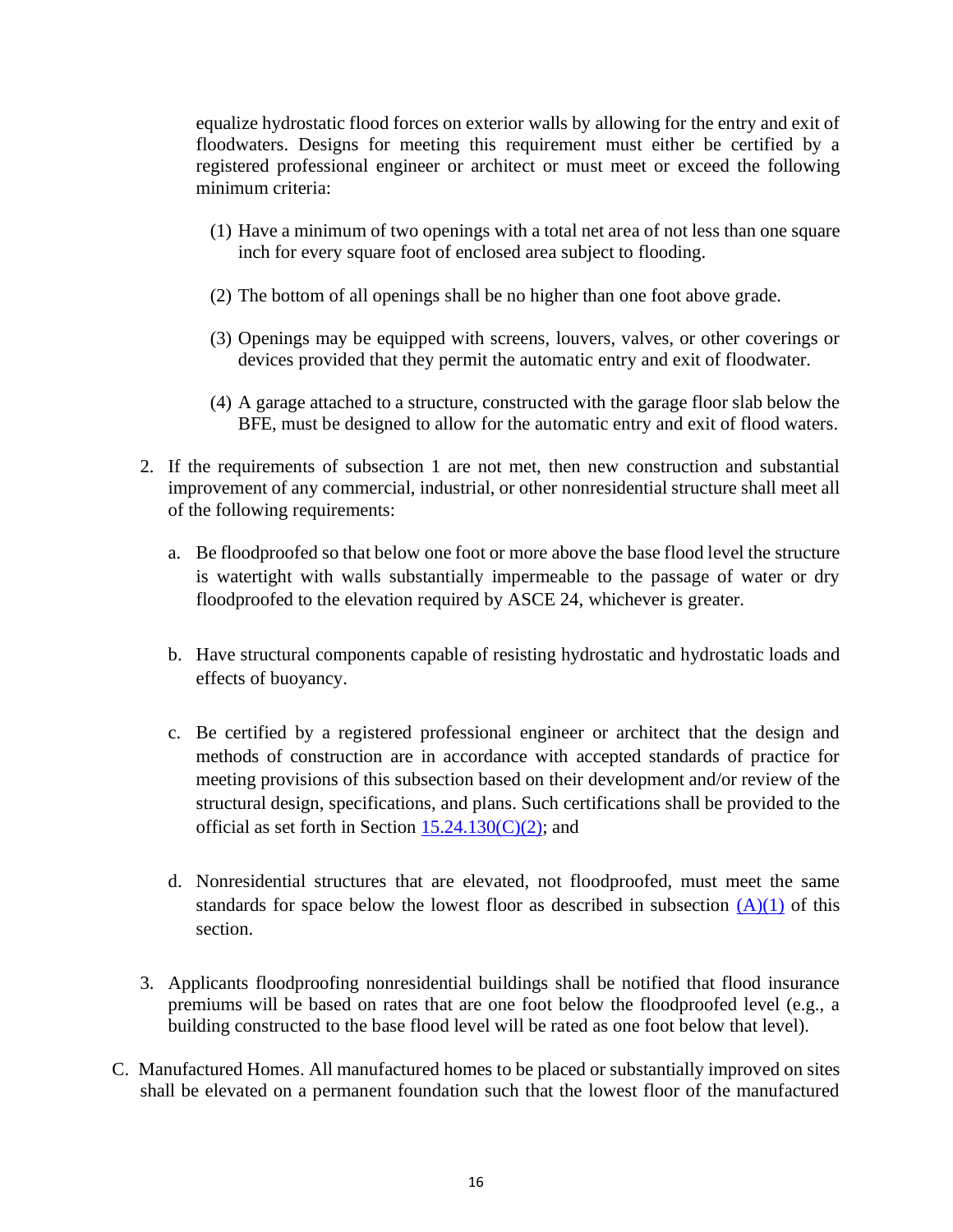home elevated one foot or more above the base flood elevation and be securely anchored to an adequately anchored foundation system in accordance with the provisions of Section [15.24.140\(A\)\(2\).](#page-10-1)

- D. Recreational Vehicles. Recreational vehicles, where authorized by the City of Cle Elum, placed on sites are required to:
	- 1. Be on site for fewer than one hundred eighty consecutive days; and
	- 2. Be fully licensed and ready for highway use, on its wheels or jacking system, is attached to the site only by quick disconnect type utilities and security devices and has no permanently attached additions; or
	- 3. Meet the requirements of 15.24.150(C), above.
- E. Enclosed Area Below the Lowest Floor. If buildings or manufactured homes are constructed or substantially improved with fully enclosed areas below the lowest floor, the areas shall be used solely for parking of vehicles, building access, or storage.

# <span id="page-16-0"></span>**15.24.155 AE Zones with Base Flood Elevations but No Floodways.**

In areas with BFEs (when a regulatory floodway has not been designated), no new construction, substantial improvements, or other development (including fill) shall be permitted within AE zones on the community's FIRM, unless it is demonstrated that the cumulative effect of the proposed development, when combined with all other existing and anticipated development, will not increase the water surface elevation of the base flood more than one foot at any point within the community.

# <span id="page-16-1"></span>**15.24.160 Wetlands Management.**

To the maximum extent possible, to avoid the short-term and long-term adverse impacts associated with the destruction or modification of wetlands, especially those activities which limit or disrupt the ability of the wetland to alleviate flooding impacts, the following process should be implemented:

- A. Review proposals for development within base flood plains for their possible impacts on wetlands located within the flood plain.
- B. Ensure that development activities in or around wetlands do not negatively affect public safety, health, and welfare by disrupting the wetlands' ability to reduce flood and storm drainage.
- C. Request technical assistance from the Department of Ecology in identifying wetland areas. Existing wetland map information from the National Wetlands Inventory (NWI) can be used in conjunction with the community's FIRM to prepare an overlay zone indicating critical wetland areas deserving special attention.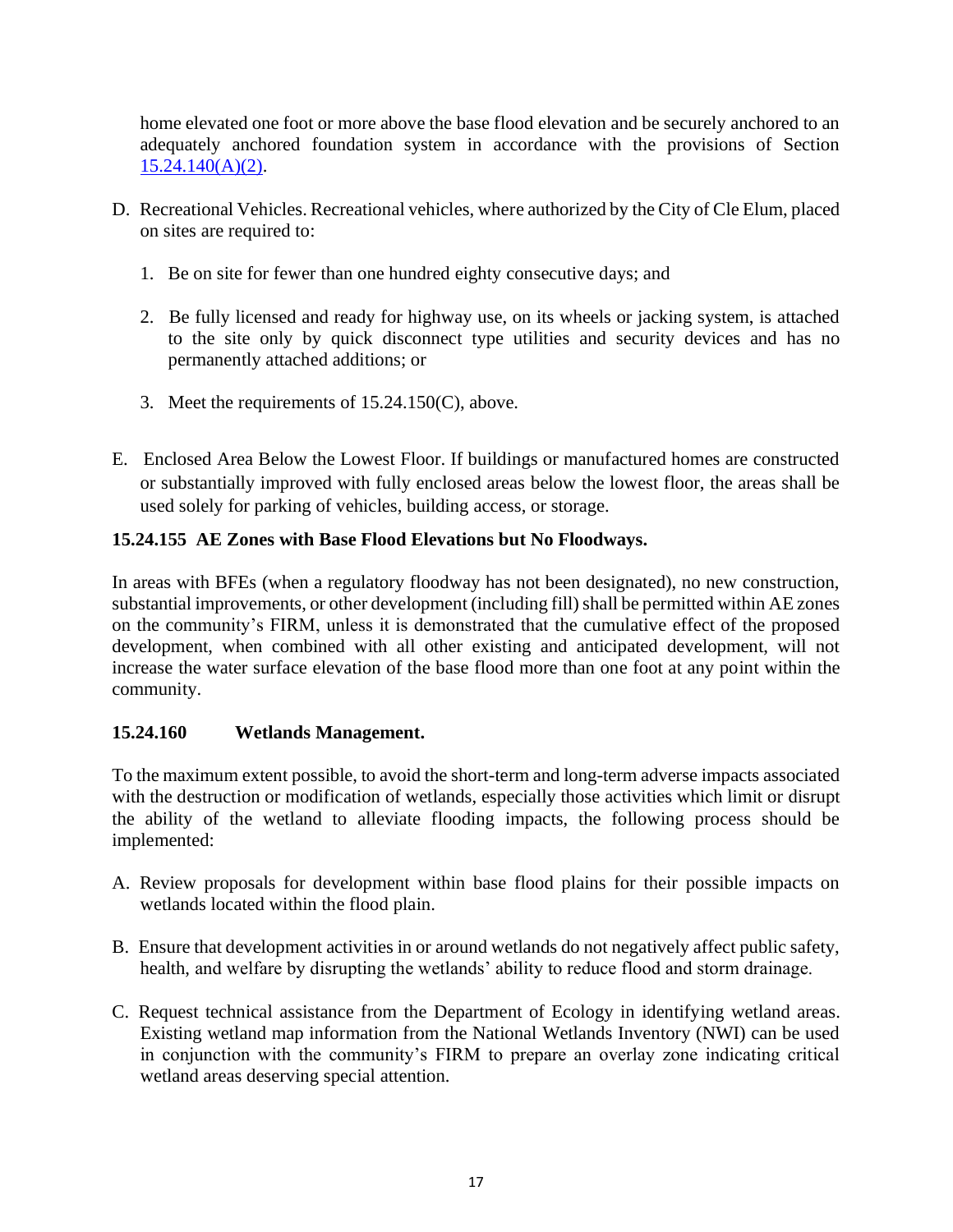### **15.24.170 Floodway Location.**

Located within areas of special flood hazard established in Section [15.24.060](#page-6-0) are areas designated as floodways. Since the floodway is an extremely hazardous area due to the velocity of flood waters which carry debris, potential projectiles, and erosion potential, the following provisions apply:

- A. Prohibit encroachments, including fill, new construction, substantial improvements, and other development unless certification by a registered professional engineer is provided demonstrating through hydrologic and hydraulic analyses performed in accordance with standard engineering practice that the proposed encroachment shall not result in any increase in flood levels during the occurrence of the base flood discharge.
- <span id="page-17-0"></span>B. Construction or reconstruction of residential structures is prohibited within designated floodways, except for:
	- 1. Repairs, reconstruction, or improvements to a structure which do not increase the ground floor area; and
	- 2. Repairs, reconstruction or improvements to a structure, the cost of which does not exceed fifty percent of the market value of the structure either:
		- a. Before the repair, reconstruction or repair is started, or
		- b. If the structure has been damaged, and is being restored, before the damage occurred. Any project for improvement of a structure to correct existing violations of state or local health, sanitary or safety code specifications which have been identified by the local code enforcement official and which are the minimum necessary to assure safe living conditions, or to structures identified as historic places shall not be included in the fifty percent.
- C. If subsection (A) of this section is satisfied or construction is allowed pursuant to subsection (B) of this section, all new construction and substantial improvements shall comply with all applicable flood hazard reduction provisions of Section [15.24.150,](#page-12-0) provisions for flood hazard reduction.

# **15.24.175 Variance and Appeals Procedures.**

- <span id="page-17-1"></span>A. Appeal Board.
	- 1. The City Council shall hear and decide appeals and the city planner shall consider requests for variances from the requirements of this chapter.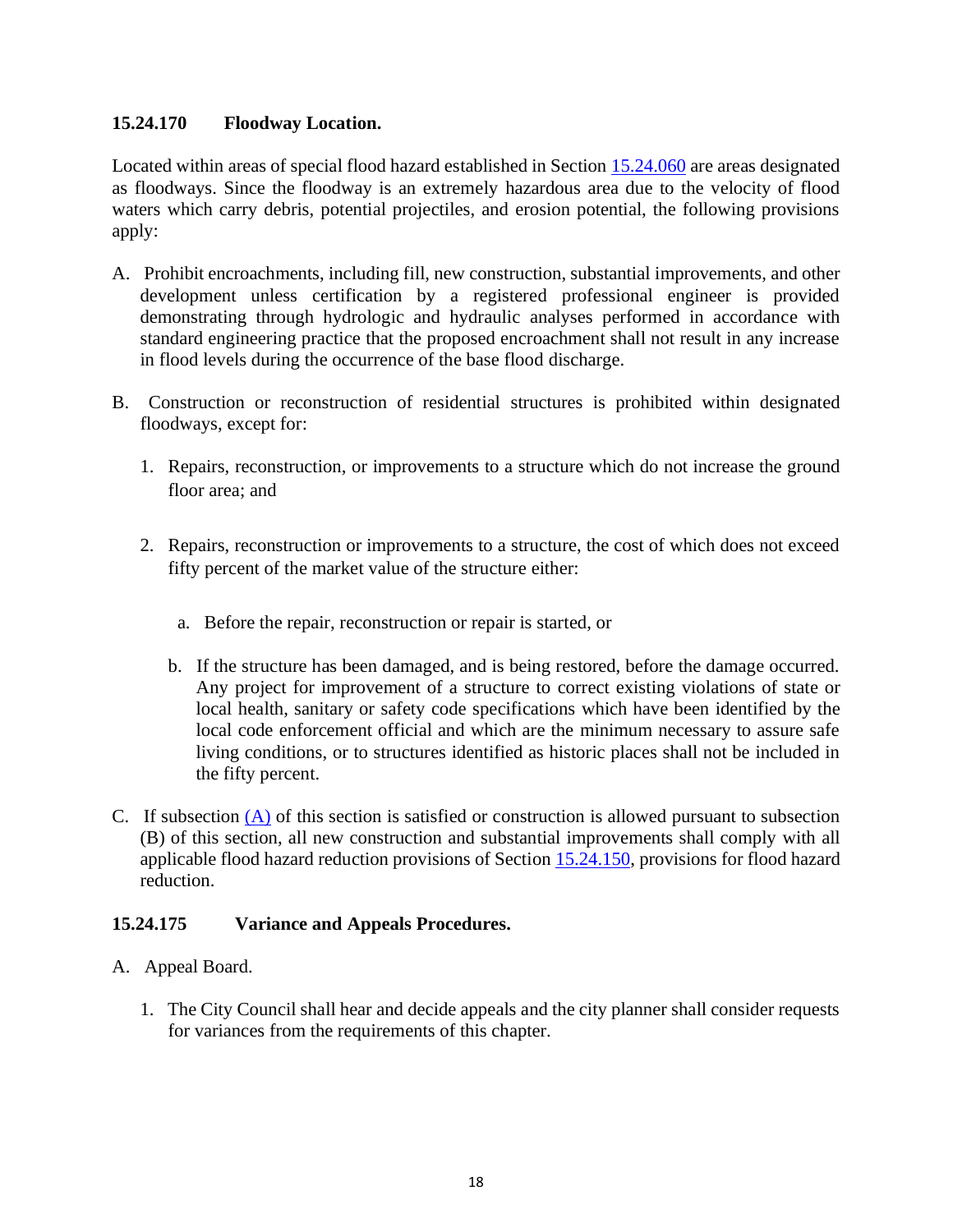- 2. The City Council shall hear and decide appeals when it is alleged there is an error in any requirement, decision or determination made by the City in the enforcement or administration of this chapter.
- <span id="page-18-0"></span>3. In passing upon such applications, the City shall consider all technical evaluations, all relevant factors standards specified in other sections of this chapter, and:
	- a. The danger that materials may be swept onto other lands to the injury of others.
	- b. The danger to life and property due to flooding or erosion damage.
	- c. The susceptibility of the proposed facility and its contents to flood damage and the effect of such damage on the individual owner.
	- d. The importance of the services provided by the proposed facility to the community.
	- e. The necessity to the facility of a waterfront location, where applicable.
	- f. The availability of alternative locations for the proposed use which are not subject to flooding or erosion damage.
	- g. The compatibility of the proposed use with existing and anticipated development.
	- h. The relationship of the proposed use to the comprehensive plan and floodplain management program for that area.
	- i. The safety of access to the property in times of flood for ordinary and emergency vehicles.
	- j. The expected heights, velocity, duration, rate of rise, and sediment transport of the floodwaters and the effects of wave action, if applicable, expected at the site; and
	- k. The costs of providing governmental services during and after flood conditions, including maintenance and repair of public utilities and facilities such as sewer, gas, electrical and water systems, and streets and bridges.
- 4. Upon consideration of the factors of subdivision 3 of this subsection and the purposes of this chapter, the City may attach such conditions to the granting of variances, as it deems necessary to further the purposes of this chapter.
- 5. The City shall maintain the records of all appeal actions and report any variances to the Federal Insurance Administration upon request.
- B. Conditions for Variances.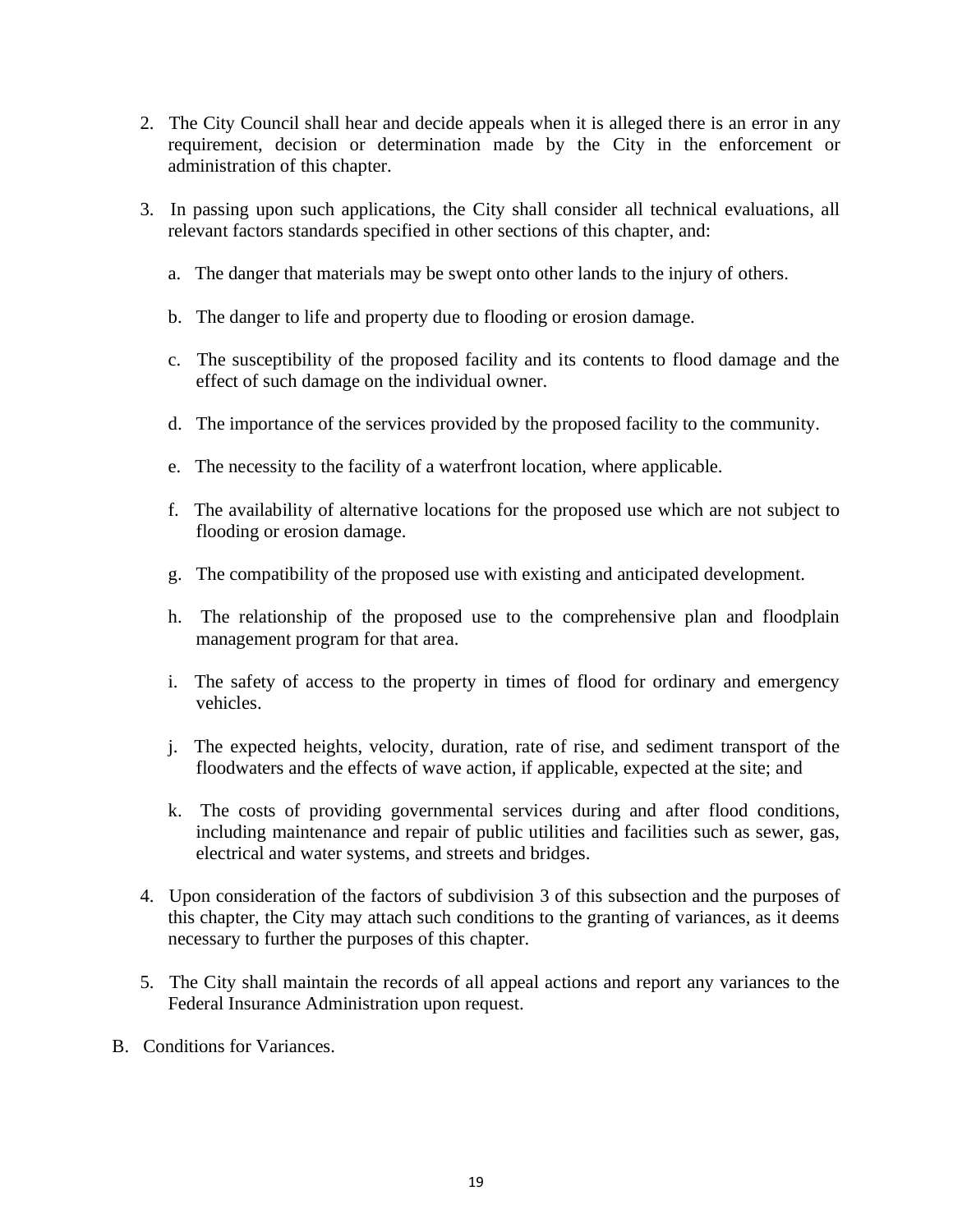- 1. Generally, the only condition under which a variance from the elevation standard may be issued is for new construction and substantial improvements to be erected on a lot of onehalf acre or less in size contiguous to and surrounded by lots with existing structures constructed below the base flood level, providing items a through k of subdivision 3 of [\(A\)](#page-17-1) of this section have been fully considered. As the lot size increases the technical justification required for issuing the variance increases.
- 2. Variances may be issued for the reconstruction, rehabilitation or restoration of structures listed on the National Register of Historic Places or the State Inventory of Historic Places, without regard to the procedures set forth in this section.
- 3. Variances shall not be issued within a designated floodway if any increase in flood levels during the base flood discharge would result.
- 4. Variances shall only be issued upon a determination that the variance is the minimum necessary, considering the flood hazard, to afford relief.
- 5. Variances shall only be issued upon:
	- a. A showing of good and sufficient cause.
	- b. A determination that failure to grant the variance would result in exceptional hardship to the applicant.
	- c. A determination that the granting of a variance will not result in increased flood heights, additional threats to public safety, extraordinary public expense, create nuisances, cause fraud on or victimization of the public as identified in subsection  $(A)(3)$  of this section or conflict with existing local laws or ordinances.
- 6. Variances as interpreted in the National Flood Insurance Program are based on the general zoning law principle that they pertain to a physical piece of property; they are not personal in nature and do not pertain to the structure, its inhabitants, economic or financial circumstances. They primarily address small lots in densely populated residential neighborhoods. As such, variances from the flood elevations should be quite rare.
- 7. Variances may be issued for nonresidential buildings in very limited circumstances to allow a lesser degree of floodproofing than watertight or dry-floodproofing, where it can be determined that such action will have low damage potential, complies with all other variance criteria except subdivision 1 of this subsection, and otherwise complies with subsections A and B of Section [15.24.140.](#page-10-0)
- 8. Any applicant to whom a variance is granted shall be given written notice that the structure will be permitted to be built with a lowest floor elevation below the base flood elevation and that the cost of flood insurance will be commensurate with the increased risk resulting from the reduced lowest floor elevation.